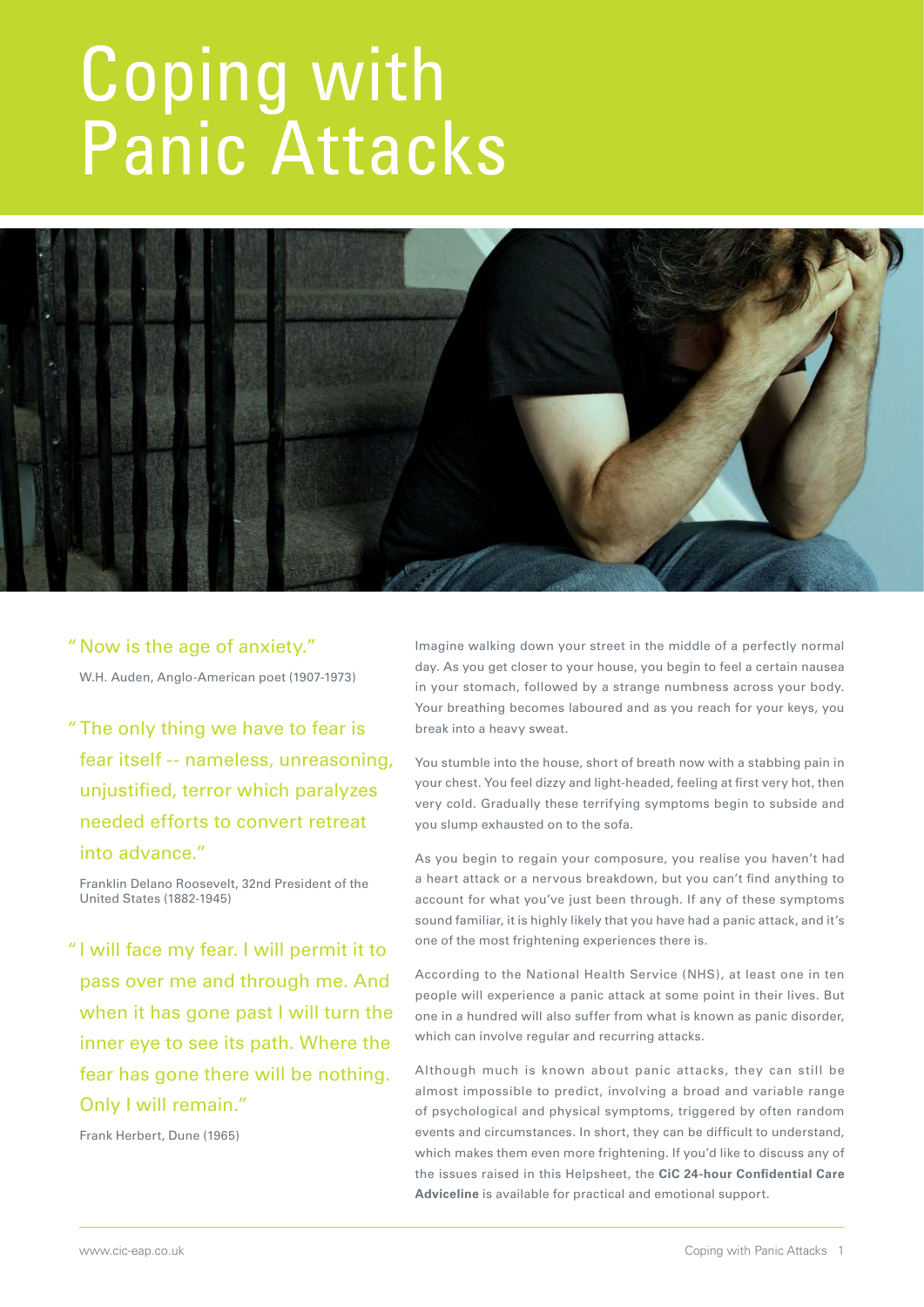#### What is a panic attack?

A panic attack is basically a highly exaggerated version of your body's natural response to stress, fear, threat or excitement. In the normal course of events, these types of stimulus will trigger what is known as the Fight/Flight response. This releases a range of hormones and chemicals into our bloodstream, including adrenalin, that primes our body to either fight off the threat or run away from it. The response in itself is crucial to our survival. If we did not respond in any way to external threat, we would not live that long.

The Fight Flight response is triggered in a very primitive part of our brain, known as the limbic system, which reacts with enormous speed but not very much accuracy. When all is working as it should, another part of our brain, the pre-frontal cortex, kicks in soon after the limbic system has fired, and basically gives us the opportunity to rationally evaluate what's going on.

It is thought that a panic attack is triggered when our stress response gets stuck in the primitive part of the brain. We then get flooded with adrenalin, which pushes us into a vicious circle. The more anxious we feel, the more anxiety gets triggered. And once a panic attack has happened once, your body becomes increasingly tense and alert, fearing that it might re-occur.

Without the rational part of our brain to help us out, we become incapable of discriminating between real threats and imaginary ones. So to take an example, someone who is very afraid of flying can be driven into panic simply by the sound of the aircraft engine starting even though there is rationally nothing to fear.

What can be even more frightening is when attacks are triggered simply by the fear of another attack. This can occur, for instance, when someone feels short of breath, which then sets off the response and pushes them into hyper-ventilation.

### Symptoms

When the body is flooded with adrenalin, it can set off a number of sensations. Physical symptoms can include:

- Irregular heartbeat or shortness of breath
- Sweating or trembling
- Hot flushes or chills
- Chest pains or choking sensations
- Nausea or dizziness
- Tingling or numbness



On an emotional level, the most terrifying aspect of a panic attack can be the feeling that one is going to die. Another common feeling is what is known as depersonalization, when one feels literally detached from one's own body, as if this is all happening to someone else. Unfortunately, this feeling of detachment does not make it any easier to bear. It often actually does the opposite, making the experience more confusing and destabilizing.

Along with these symptoms, panic attacks are often characterised by the following conditions:

- They occur without warning and without any way of apparently stopping them
- The level of fear is completely unrelated to the actual situation
- They normally last between five minutes and 20 minutes, but repeated attacks can recur for hours.

If panic attacks persist over time, sufferers get stuck in a state of almost permanent arousal. This can begin to put increasing restrictions on their movements as they begin to avoid the people, places and things that they worry may trigger an attack. This can lead to agoraphobia if people spend too long indoors. It can also lead to depression as activities that create enjoyment in life become increasingly limited.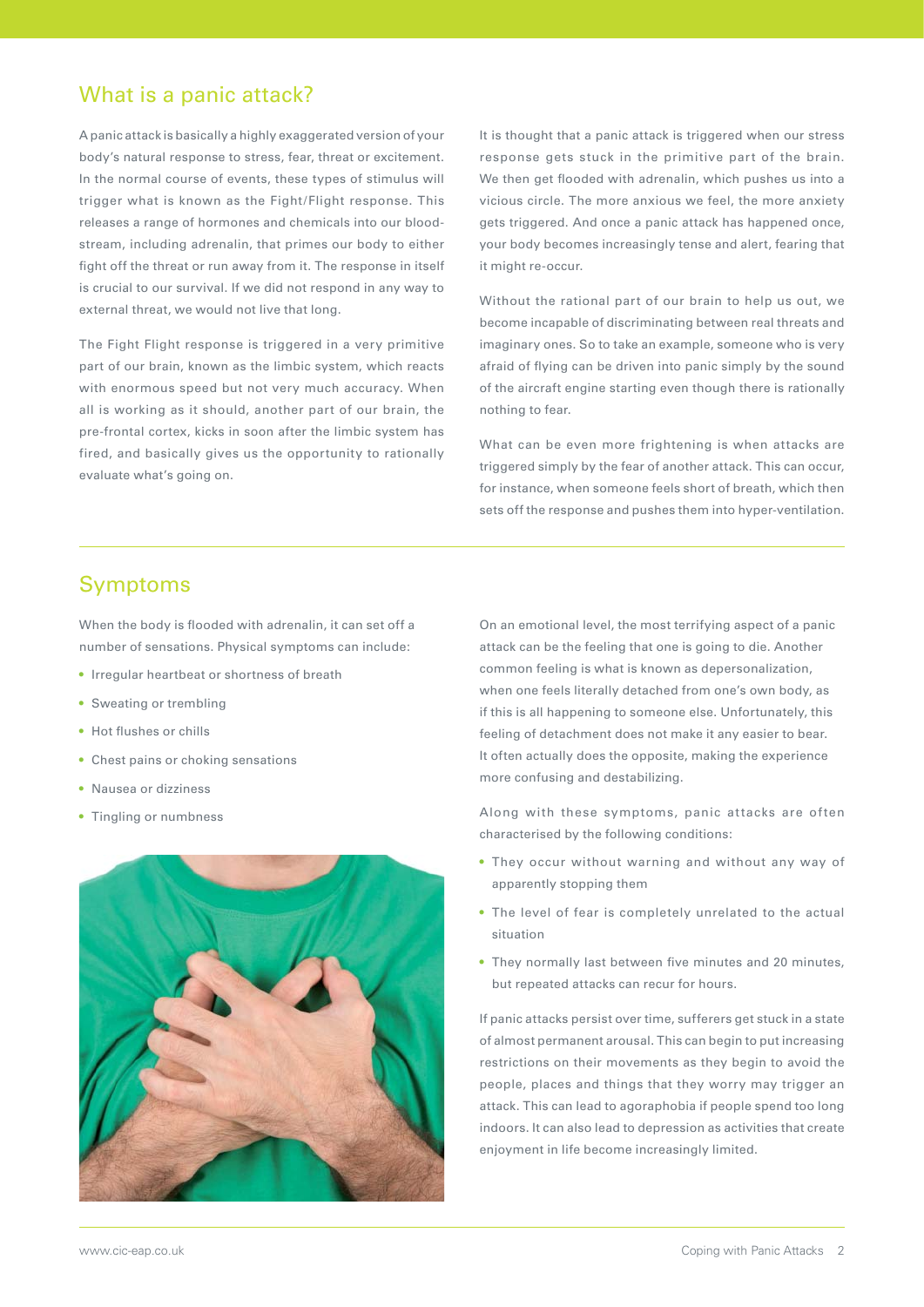#### What causes panic attacks?

As we noted earlier, the specific causes of panic attacks remain surprisingly mysterious, given the vast body of literature on the subject. Some people experience panic in response to particular situations, but for others, the onset of an attack is horribly random. Despite the uncertainties, however, several physical and psychological factors have been identified as having an impact, but please note that this list is by no means exhaustive:

- **Childhood difficulties.** Recent developments in neuroscience have confirmed that children who experience either unpredictable parenting or prolonged neglect are more vulnerable to anxiety and panic in later life.
- **Previous experiences of stress and trauma.** People who have undergone intensely stressful events in their life (such as accidents, bereavement or assault) can have more sensitive stress responses to future events. This is particularly true when people find themselves in a situation which in some way reminds them of an earlier trauma.
- **Family history.** Panic disorder has been found to run in families, and this may mean that inheritance plays a role in determining who will get it.
- **Use of stimulants.** Drugs such as caffeine, nicotine and cocaine often cause anxiety symptoms to worsen.
- **Lack of assertiveness.** Research is increasingly suggesting that a passive style of communication can contribute to panic attacks. People who cannot clearly state their needs will often be susceptible to high levels of anxiety.
- **Chronic pain or illness.** Both of these can wear down your sense of resilience to the point where the fear of not being able to cope becomes overwhelming.
- **Hyperventilation** Breathing from the chest as opposed to the diaphragm and breathing too much through the mouth can both lead to hyperventilation, which can play a significant role in bringing on a panic attack.

#### What can you do about panic attacks?

As scary as panic attacks are, it is vital to remember two things. First, they are not in themselves life-threatening, no matter how much they may feel like it. Second, there is a tremendous amount you can do in response, regardless of how helpless they can make you feel.

**Don't fight them**. The paradox of taking control of your panic attacks is that the more you fight them, the worse they will get. If you can accept that a panic attack is unpleasant and frightening, but that it will pass, you immediately reduce its power to paralyse you.



**Learn to relax**. This may sound like a statement of the obvious, but many people who are vulnerable to panic attacks are often people who live in a state of constant tension. Relaxing, it may surprise you to learn, requires practice, especially in our high-speed, 24-hour connected world. Many people use guided visualisations or meditation techniques to help them unwind. Others enjoy yoga or pilates. But it can be just as effective to take a long bath or watch something that really makes you laugh. No one can tell you what will work for you. You have to get out there and try something out!

**Get some exercise**. Regular exercise, particularly aerobic exercise, will help you to combat stress and release tension. It can also encourage your brain to release the chemical serotonin, which can help to improve your mood. People often get put off because they feel they have to get into some kind of extreme activity. This is just not true. Taking regular strolls, for instance, can have a dramatic effect on your sense of wellbeing and fitness.

**Get some support**. It is widely held that anxiety and panic disorders can stem from unprocessed feelings and phobias from childhood. Talking to a therapist or psychotherapist can help bring these feelings into conscious awareness and provide a safe space for them to be thought about and worked through. Cognitive therapies can also be helpful in that they help sufferers counteract the negative and distorted thinking that can fuel a panic attack.